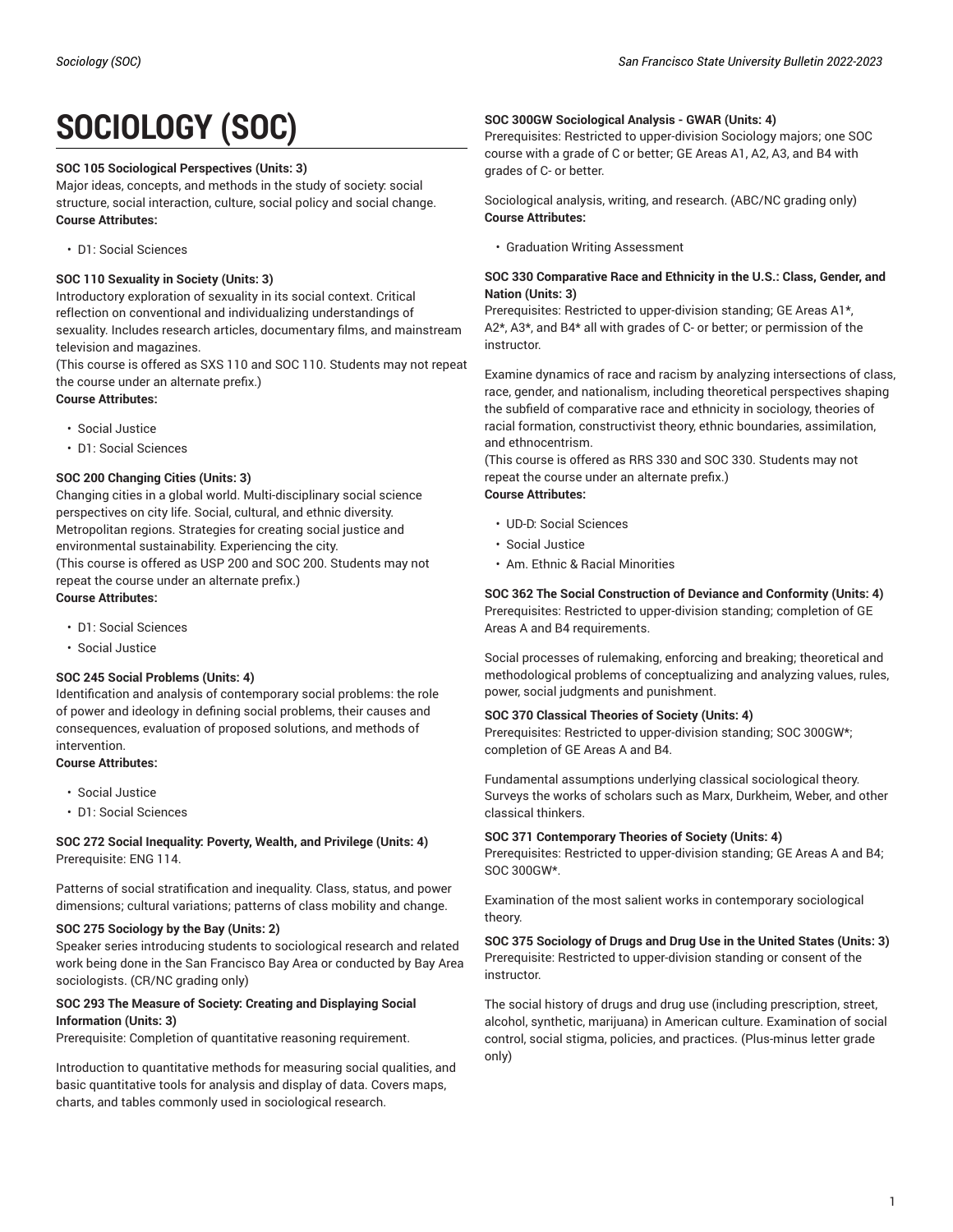#### **SOC 381 Questionnaire Design (Unit: 1)**

Prerequisites: Restricted to upper-division standing; GE Areas A1, A2, A3, and B4; SOC 300GW, SOC 370, or SOC 371; or consent of the instructor. Concurrent enrollment in SOC 392 is recommended.

# Introduction to questionnaire design. Topics include maximizing

respondent comprehension; techniques for measuring past behaviors and events; effects of question-wording; response formats, and question sequence on responses; asking for sensitive information; and matching design and analysis. Activity.

## **SOC 382 Python for Social Scientists (Unit: 1)**

Prerequisites: Restricted to upper-division standing; completion of GE Areas A and B4 requirements; SOC 392. Students are encouraged to enroll in SOC 393.

Introduction to Python programming language as a tool to gather social data in electronic form and deliver information to analysis programs (e.g., R, SPSS, QGIS). Activity.

#### **SOC 383 R for Social Scientists (Unit: 1)**

Prerequisites: Restricted to upper-division standing; completion of GE Areas A and B4 requirements; SOC 392; or consent of the instructor. Students are encouraged to enroll in SOC 393.

Introduction to the R statistical package as used in social science research. Illustration of R use in social science research for statistical analysis, data visualization, and spatial description and analysis. Activity.

#### **SOC 392 Introduction to Research Methods (Units: 4)**

Prerequisites: Restricted to upper-division standing; SOC 300GW\*; GE Areas A and B4; or consent of the instructor.

Nature of scientific research and research design; relationship of research to sociological theory. Lecture, 3 units; activity, 1 unit.

#### **SOC 393 Quantitative Analysis of Social Data (Units: 4)**

Prerequisites: Restricted to upper-division standing; SOC 300GW\*, SOC 392\*; GE Areas A and B4 requirements; or consent of the instructor.

Techniques of measuring, tabulating, analyzing, and interpreting statistical data. Lecture, 3 units; activity, 1 unit.

#### **SOC 394 Sociological Field Methods (Units: 4)**

Prerequisites: Restricted to upper-division standing; SOC 300GW\*, SOC 392\*; GE Areas A and B4 requirements; or consent of the instructor.

Theoretical and practical exploration of sociological methods for studying relationships between day-to-day experiences and broader social structures, ideologies, and inequalities. Field methods include interviewing, participant observation, and content analysis. Special focus on writing, analytical, and presentation skills. Lecture, 3 units; activity, 1 unit.

#### **SOC 400 Variations in Human Sexuality (Units: 3)**

Prerequisites: Restricted to upper-division standing; GE Areas A1\*, A2\*, A3\*, and B4\* all with grades of C- or better; or permission of the instructor.

Variations in sexuality: sexual identity, relationships, behavior, and fantasy; identification of personal and social problems associated with varied sexual lifestyles.

(This course is offered as SXS 400, PSY 450, and SOC 400. Students may not repeat the course under an alternate prefix.) **Course Attributes:**

- Social Justice
- UD-D: Social Sciences

#### **SOC 410 Grassroots Organizing for Change in Communities of Color (Units: 3)**

Prerequisites: Restricted to upper-division standing; GE Areas A1\*, A2\*, A3\*, and B4\* all with grades of C- or better; or permission of the instructor.

An advanced examination of grassroots social change movements in communities of color in the U.S. How they are organized and why they succeed and fail. Combines social change theory, history, and practical contemporary approaches to grassroots social justice work. [CSL may be available]

(This course is offered as RRS 410 and SOC 410. Students may not repeat the course under an alternate prefix.) **Course Attributes:**

- Social Justice
- UD-D: Social Sciences
- Am. Ethnic & Racial Minorities

#### **SOC 420 Media and Dissent (Units: 4)**

Prerequisites: Restricted to upper-division standing; GE Areas A1, A2, A3, and B4.

Examination of contemporary visual culture, particularly commercial culture, for its impact on personal and collective identity. Technical aspects of creating and altering visual media. Lecture, 2 units; activity, 2 units.

(This course is offered as SOC 420 and ANTH 420. Students may not repeat the course under an alternate prefix.)

#### **SOC 424 Social Movements (Units: 4)**

Prerequisite: Upper-division standing or permission of the instructor.

Examines social movements, mobilization, and collective action in comparative perspective. Analysis of movement origins, tactics, methods, and outcomes, as well as contexts in which movements may use violent and nonviolent repertoires.

(This course is offered as PLSI 424, SOC 424, and I R 424. Students may not repeat the course under an alternate prefix.)

#### **SOC 451 Criminological Theory (Units: 4)**

Prerequisites: Restricted to upper-division standing; GE Areas A1, A2, A3, and B4.

The social, economic, and political context in which criminological theories (past and present) emerged and how they are reflected in legal practices.

(This course is offered as SOC 451 and C J 452. Students may not repeat the course under an alternate prefix.)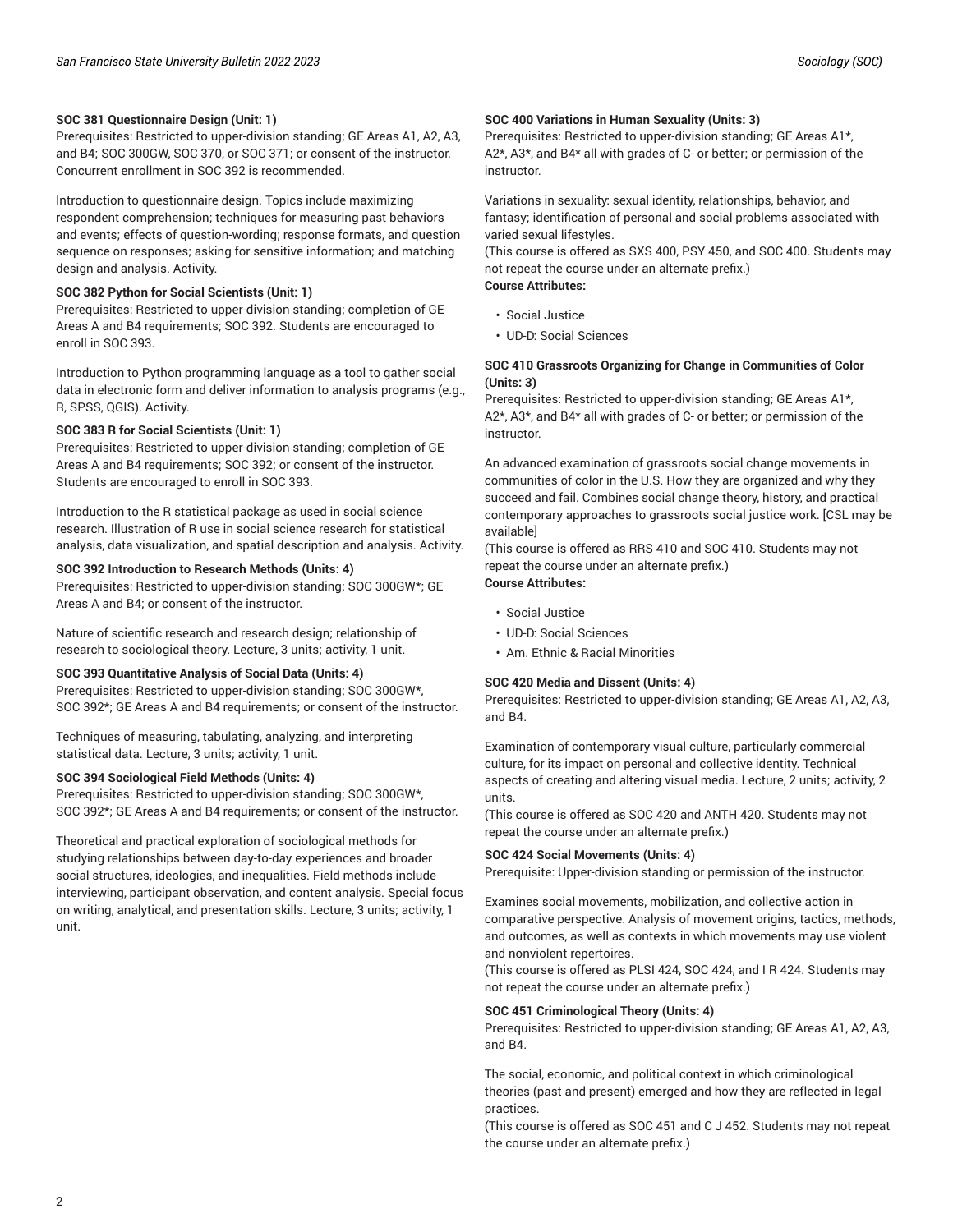#### **SOC 452 Juvenile Justice (Units: 4)**

Prerequisites: Restricted to upper-division standing; GE Areas A1, A2, A3, and B4.

Analysis of "delinquency," emergence and administration of juvenile law, and analysis of social organizations for youthful offenders. [CSL may be available]

(This course is offered as SOC 452 and C J 470. Students may not repeat the course under an alternate prefix.)

#### **SOC 455 Punishment and Social Control (Units: 3)**

Prerequisites: Restricted to upper-division standing; completion of GE Areas A and B4.

Contemporary and historical methods of punishment and control are examined as reflections of broader trends in society.

#### **SOC 457 Sociology of Law (Units: 4)**

Prerequisites: Restricted to upper-division standing; GE Areas A1, A2, A3, and B4.

Examination of legal institutions, developing knowledge and understanding of the social nature of law, the operation of existing institutions and their relation to social conditions and process.

#### **SOC 461 Ethnic Relations: International Comparisons (Units: 4)**

Prerequisites: Upper-division standing; completion of GE Areas A and B4 requirements.

Sociological factors related to ethnic identity, nationalism, and conflict in selected multi-ethnic societies worldwide. Ethnicity in politics, religion, family, education, and work.

#### **SOC 464 Families and Society (Units: 4)**

Prerequisites: Restricted to upper-division standing; GE Areas A1\*, A2\*, A3\*, and B4\* all with grades of C- or better; or permission of the instructor.

Family variations in the U.S. and the world: historical antecedents and social influences; changing structure of the family, problems and emerging trends.

# **Course Attributes:**

• UD-D: Social Sciences

#### **SOC 467 Lesbian, Gay, Bisexual, Transgender and Queer Cultures and Society (Units: 4)**

Prerequisites: Restricted to upper-division standing; GE Areas A1, A2, A3, and B4.

Sociological analysis of the character and development of lesbian, gay, bisexual, transgender and queer communities and cultures in the context of broader social inequalities and social transformations. Special attention to the historical and social antecedents of the contemporary U.S. Focus on empirical and theoretical work within sociology. (This course is offered as SOC 467 and SXS 667. Students may not repeat the course under an alternate prefix.)

#### **SOC 469 Gender and Society (Units: 4)**

Prerequisites: Restricted to upper-division standing; GE Areas A1\*, A2\*, A3\*, and B4\* all with grades of C- or better; or permission of the instructor.

Sex roles in society. Origin, socialization, and demands of conformity. Restrictions and encouragements for breaking with conventional sex roles.

#### **Course Attributes:**

• UD-D: Social Sciences

#### **SOC 471 Societal Change and Development (Units: 4)**

Prerequisites: Restricted to students with upper-division standing; GE Areas A1, A2, A3, and B4.

Examination of complexities and concern inherent in the understanding of societal change and development. Most salient theories, problems and solutions in the field. Emphasis on the relationship between societal and global change.

#### **SOC 476 Medical Sociology (Units: 3)**

Prerequisites: Restricted to upper-division standing; completion of GE Areas A and B4.

Sociology of health and illness; organization of medical care; therapeutic interaction; medico-social problems; innovation in health care.

#### **SOC 477 Environmental Sociology (Units: 3)**

Prerequisites: Restricted to upper-division standing; GE Areas A1\*, A2\*, A3\*, and B4\* all with grades of C- or better; or permission of the instructor.

Changing organization of human societies and their relations with the natural environment; environmental consequences of modern cultural beliefs and lifestyles. Social consequences of environmental changes. **Course Attributes:**

- Global Perspectives
- Environmental Sustainability
- UD-D: Social Sciences

#### **SOC 480 City in a Global Society (Units: 4)**

Prerequisites: Restricted to upper-division standing; GE Areas A1, A2, A3, and B4.

Urban life and settings in the U.S. and internationally. Analysis of the impact of the global context. Economic, ethnic, gender, cultural, political and technological changes. (This course is offered as SOC 480 and USP 470. Students may not repeat the course under an alternate prefix.)

#### **SOC 482 Global Immigration and Immigrants (Units: 3)**

Prerequisites: Restricted to students with upper-division standing; GE Areas A1, A2, A3, and B4.

Social, cultural, and historical issues associated with international migration. Reasons why people migrate and how migration changes social institutions, local communities, whole countries, and the migrants themselves.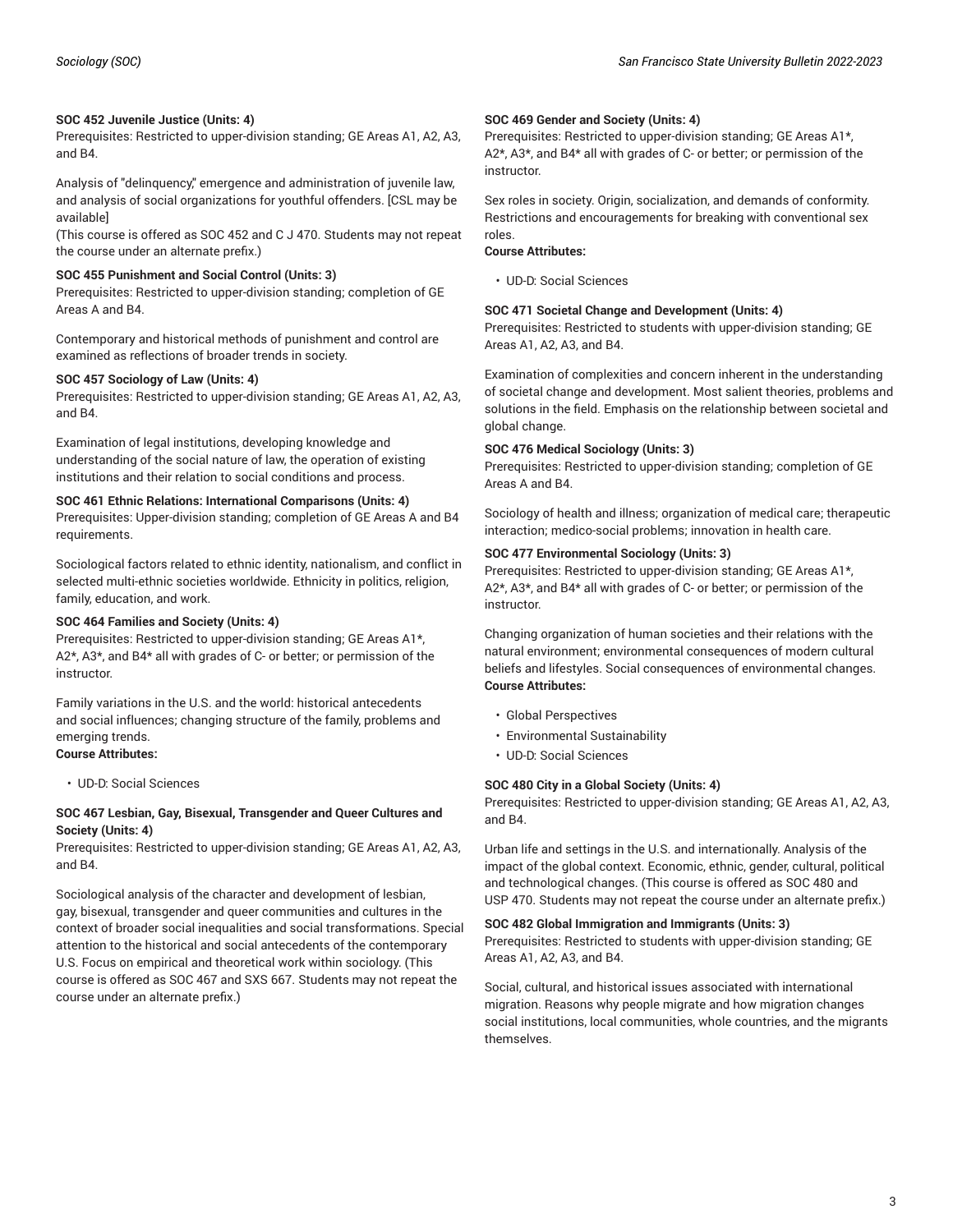#### **SOC 483 Global Sociology (Units: 4)**

Prerequisites: Restricted to upper-division standing; GE Areas A1\*, A2\*, A3\*, and B4\* all with grades of C- or better; or permission of the instructor.

Global processes and their impact on different societies and individuals. Global theory and social problems such as poverty, hunger, racism, sexism, global warming, and labor exploitation. **Course Attributes:**

- UD-D: Social Sciences
- Global Perspectives

## **SOC 484 Population and Social Dynamics (Units: 4)**

Prerequisites: Restricted to upper-division standing; completion of GE Areas A and B4.

Population dynamics: social factors related to social and environmental problems of population growth or decline. Human fertility and fertility control, mortality and migration. Population policy. Lecture, 3 units; activity, 1 unit.

#### **SOC 485 Political Sociology (Units: 3)**

Prerequisites: Restricted to upper-division standing; completion of GE Areas A and B4; or consent of the instructor.

Examination of the social dimensions of power, particularly those embedded in institutions of the state. Exploring relations between state and society, social movements, political organization and civic participation, political culture, voting behavior and citizenship. (This course is offered as SOC 485 and PLSI 485. Students may not repeat the course under an alternate prefix.)

#### **SOC 487 Mexican Migrations: A Social History (Units: 3)**

Prerequisite: Restricted to upper-division standing or permission of the instructor.

Examine the historical and contemporary social and legal effects of immigration flows and deportations by focusing on the development of the U.S.-Mexico border, U.S. immigration policies, gendered migrations, and U.S. definitions of belonging as well as exclusion in relation to Mexican immigration communities.

(This course is offered as SOC 487 and LTNS 487. Students may not repeat the course under an alternate prefix.) **Course Attributes:**

• Global Perspectives

#### **SOC 490 Sociology of Popular Culture (Units: 3)**

Prerequisite: Upper-division standing.

Exploration of sociological theories and methods for analyzing historical and contemporary cultural expressions in popular music, art, film, television, and advertising.

**SOC 491 Ancestors or Data? Culture, Conflict, and NAGPRA (Units: 3)** Prerequisite: Restricted to upper-division standing or permission of the instructor.

Political struggles surroundings the creation and implementation of the 1990 Native American Graves Protection and Repatriation Act (NAGPRA). Analysis of the law, impact of recent court decisions, and specific focus on cultural conflicts related to the concept of knowledge. (This course is offered as AIS 490, ANTH 490 and SOC 491. Students may not repeat the course under an alternate prefix.)

#### **SOC 494 Sociological Research III: Special Projects (Units: 2-4)**

Prerequisites: Restricted to upper-division standing; completion of GE Areas A and B4; SOC 392 and SOC 393 (may be taken concurrently) or equivalents.

Supervised experience in carrying out well-defined research projects. Enrollment by petition. May be repeated for a total of 6 units.

#### **SOC 500 Senior Seminar (Units: 3)**

Prerequisites: Restricted to upper-division standing; SOC 300GW\*; SOC 370\* or SOC 371\*; SOC 392\*; GE Areas A and B4; or consent of the instructor.

Topics to be specified in Class Schedule. May be repeated for a total of 6 units when topics vary. (Plus-minus letter grade only.) **Topics:**

- 1. Money Image Culture: Soc Identity Mass Market Cap
- 2. Adolescence: Social Inequality and Self
- 3. Class, Ethnicity & Gender: SOC at the Crossroads
- 4. Sociology of Knowledge
- 5. Social Change

#### **SOC 501 Internship: Applied Sociology (Units: 2)**

Prerequisites: Restricted to senior standing; SOC 300GW\*, SOC 370\* or SOC 371\*, and SOC 392\*; GE Areas A and B4; concurrent enrollment in SOC 502. Contact the instructor the semester before registration.

Fieldwork in approved public or private organization or agency. Supervised by organization staff and a faculty coordinator. (CR/NC grading only) [CSL may be available]

#### **SOC 502 Internship Seminar: Applied Sociology (Unit: 1)**

Prerequisites: Restricted to senior standing; SOC 300GW\*, SOC 370\* or SOC 371\*, and SOC 392\*; GE Areas A and B4 requirements; concurrent enrollment in SOC 501. Contact instructor for consent the semester before registration.

Analysis of an internship experience. (Plus-minus letter grade only) [CSL may be available]

#### **SOC 503 Research Internship Seminar (Unit: 1)**

Prerequisites: Restricted to upper-division Sociology majors and minors; SOC 300GW\*, SOC 370\* or SOC 371\*, SOC 392\*; GE Areas A1, A2, A3, and B4; concurrent enrollment in SOC 504; or consent of the instructor.

Reflection on sociological research practice, membership in research communities, dissemination of findings to relevant audiences and constituencies, and methodological concerns. (Plus-minus letter grade only)

#### **SOC 504 Research Internship Experience (Units: 2)**

Prerequisites: Restricted to upper-division Sociology majors and minors; SOC 300GW\*, SOC 370\* or SOC 371\*, SOC 392\*; GE Areas A1, A2, A3, and B4; concurrent enrollment in SOC 503; or consent of the instructor.

Sociological research experience, discussion of methods, membership in research communities, and dissemination of findings to relevant audiences and constituencies. (CR/NC grading only)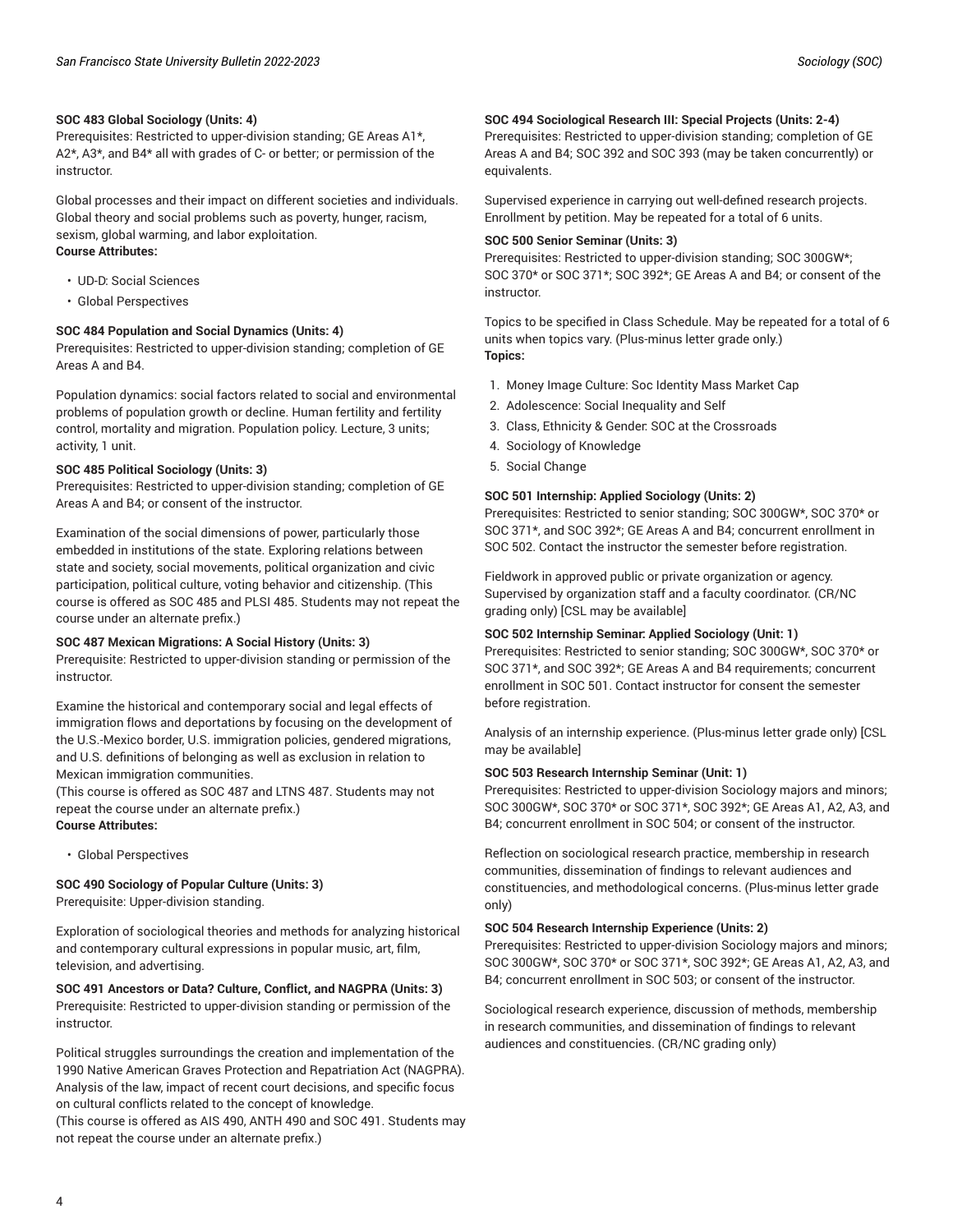#### **SOC 510 Analysis of the Felon in Society (Units: 3)**

Prerequisites: Restricted to upper-division Sociology and Criminal Justice majors; GE Areas A1, A2, A3, and B4; or permission of the instructor.

Examination of the process of Re-entry (post-incarceration) from the perspective of individuals who have lived it. Lecture, 1 unit; activity, 2 units.

(This course is offered as SOC 510 and C J 510. Students may not repeat the course under an alternate prefix.)

#### **SOC 552 Comparative Employment Relations (Units: 3)** Prerequisite: Upper-division standing.

Introduction to the concept of the employment relationship including the main models and their key actors, diversity at work, and international labor rights and how they are approached and practiced in different countries.

(This course is offered as LABR 552 and SOC 552. Students may not repeat the course under an alternate prefix.)

#### **SOC 553 Labor Standards and Corporate Social Responsibility (Units: 3)** Prerequisite: Restricted to upper-division standing.

Introduction to an overview of recent academic debates on Corporate Social Responsibility, International Labor Standards, and "decent work." Examine the codes of conduct, monitoring, and certification, labeling, and transparency.

(This course is offered as LABR 553 and SOC 553. Students may not repeat the course under an alternate prefix.)

#### **SOC 554 Themes in Comparative Employment Relations (Units: 3)** Prerequisite: Restricted to upper-division standing.

Introduction to the main models that have been used in the comparative analysis of national systems of employment relations including the Anglo-Saxon, Japanese, and European social models. Discussion of the appropriateness of these models in understanding transforming economies.

(This course is offered as LABR 554 and SOC 554. Students may not repeat the course under an alternate prefix.)

#### **SOC 555 Labor Rights in the Global Economy (Units: 3)**

Prerequisite: Restricted to upper-division standing or permission of the instructor.

Key themes concerning labor rights in the global economy with a focus on core labor rights identified by the UN including freedom of association, freedom from child labor, freedom from coerced labor, and freedom from discrimination.

(This course is offered as LABR 555 and SOC 555. Students may not repeat the course under an alternate prefix.)

#### **SOC 580 Educational Equity (Units: 3)**

Prerequisites: Restricted to upper-division standing; GE Areas A1\*, A2\*, A3\*, and B4\* all with grades of C- or better; or permission of the instructor.

Is education the great equalizer? Educational equity and policy issues including institutional racism, school finance, recruitment and retention of underrepresented students, and language. [CSL may be available] (This course is offered as LTNS 580, SOC 580, and RRS 580. Students may not repeat the course under an alternate prefix.) **Course Attributes:**

- UD-D: Social Sciences
- Am. Ethnic & Racial Minorities
- Social Justice

#### **SOC 601 Sexuality, Ethnicity, and Health (Units: 3)**

Prerequisite: SXS 300\* or SOC 300GW\* or permission of the instructor.

Overview of the relationships between sexuality, ethnicity, and health. Ethnic and cultural differences that affect sexuality, behavior, risk and resiliency, and result in health disparities. Focus on the structural impact of race and racism on sexuality and health. Exploration of how public health is used to promote racist ideologies, defining race and racism, and education as a process of public health and racism.

(This course is offered as SXS 601 and SOC 601. Students may not repeat the course under an alternate prefix.)

## **Course Attributes:**

• Am. Ethnic & Racial Minorities

#### **SOC 640 Sociology of Latina/x/o Experiences (Units: 3)**

Prerequisite: Restricted to upper-division standing or permission of the instructor.

A comprehensive introduction to sociological perspectives on Latina/x/o experiences in the United States. Historical and structural in approach. (This course is offered as LTNS 640 and SOC 640. Students may not repeat the course under an alternate prefix.)

#### **SOC 645 Sociology of Latin America (Units: 3)**

Prerequisites: Restricted to students with upper-division standing; completion of GE Areas A and B4.

Theoretical and empirical exploration of the social structures and processes of identities, inequalities and struggles associated with class, race, ethnicity, nationality, gender and sexuality in contemporary Latin American societies.

#### **SOC 685 Projects in the Teaching of Sociology (Units: 1-4)**

Prerequisites: Restricted to upper-division standing; completion of GE Areas A and B4; a minimum grade of B+ in course (or equivalent) student will be assisting in; a cumulative GPA of 3.0; consent of the instructor.

Instructional aides have the opportunity to increase knowledge of course topics and understanding of the processes of teaching and learning. Aides assist students with class activities such as writing assignments, research projects, preparation for examinations, general study habits. (Students may earn a maximum of 4 units toward the baccalaureate degree for any course(s) numbered 685 regardless of discipline.)